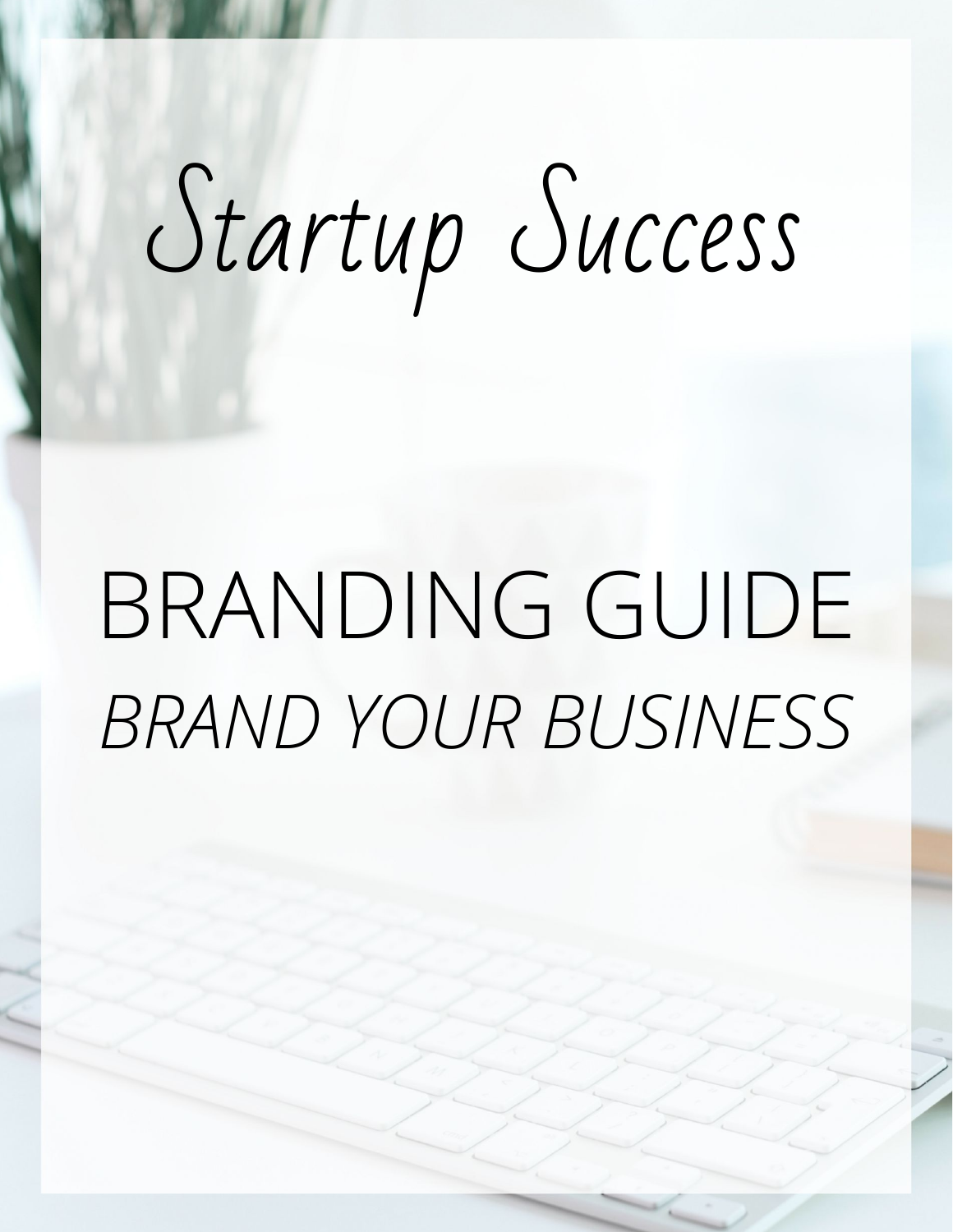Startup Success

### Brand Your Business

Now that you've created your mood board and given your brand a visual compass, it's time to iron out some of the finer branding details.

In this workbook, you'll select fonts, design your logo, and create a Brand Style Guide to organize all of your brand's elements into one, easy-to-use page.

### Fonts

Your brand will look much more professional, cohesive, and trustworthy if you use the same fonts throughout your website, social media, and everything else you create.

For best results, choose three fonts:

>> header font (for titles)

- >> body font (for paragraphs of text)
- >> accent font (for emphasis and style)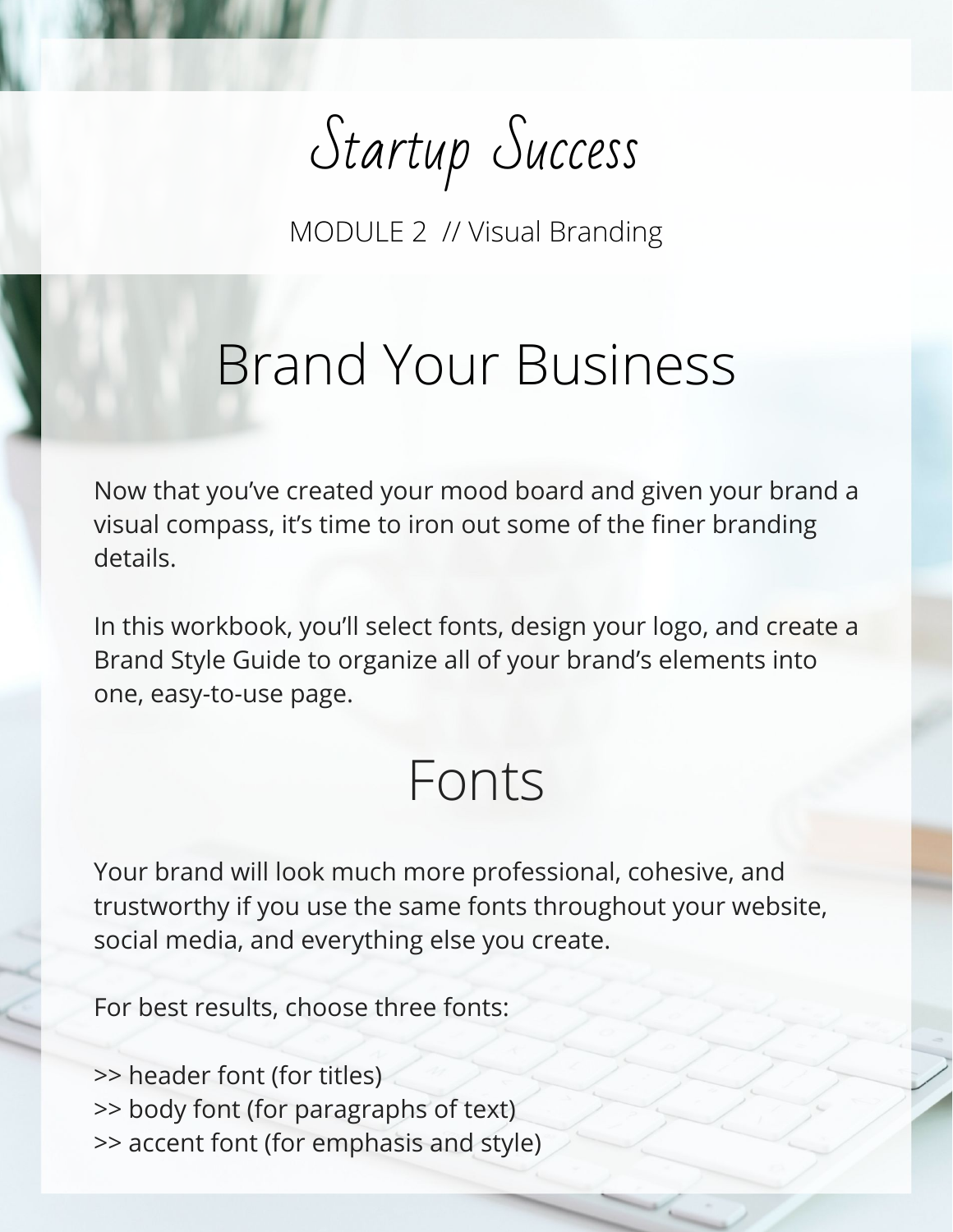Startup Success

### Brand Your Business

#### **Header Font & Body Font**

Here, the key thing to keep in mind is *balance.*

- One of these fonts should be a bit heavier, the other a bit lighter.
- Typically, one has serifs, and the other does not (but this isn't a hard and fast rule).

What are serifs?

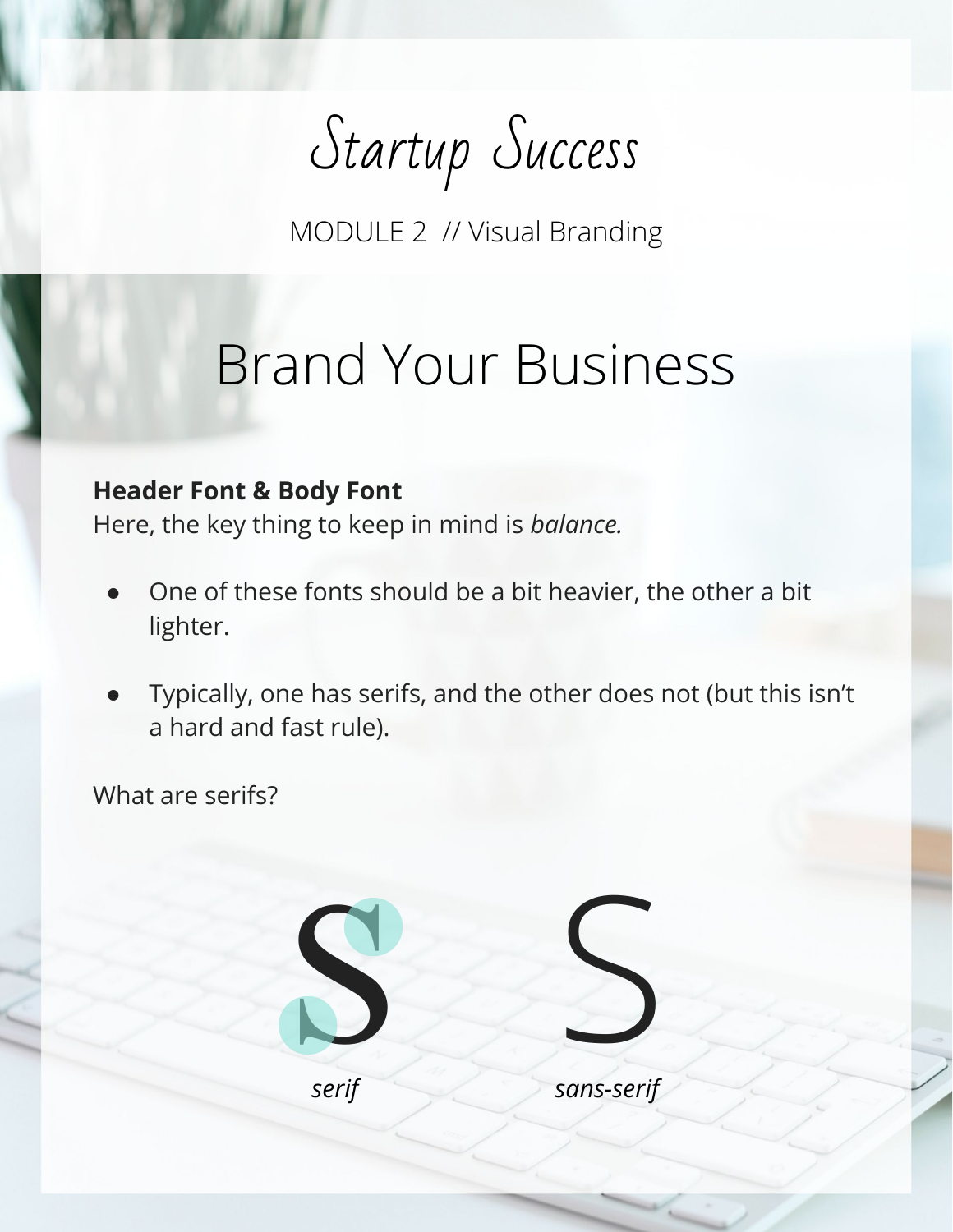Startup Success

### Brand Your Business

#### **Finding Complimentary Fonts**

- 1. Google "[brand keyword] + google fonts"
- 2. Find one font that matches the feeling of your mood board.
- 3. Use Canva's Font Combination tool [\(https://www.canva.com/font-combinations/](https://www.canva.com/font-combinations/)) to find a second font that compliments the first.

#### **Accent Font**

Your brand's accent font will be used extremely sparingly -- only for artistic flair and emotional emphasis. It should be a font that embodies your brand's primary keyword, and is eye-catching and unique. It's okay if this font isn't perfectly legible.

You can find your accent font with a similar Google search ("[brand keyword] + google font"), or by browsing on free font sites, such as [www.dafont.com.](http://www.dafont.com)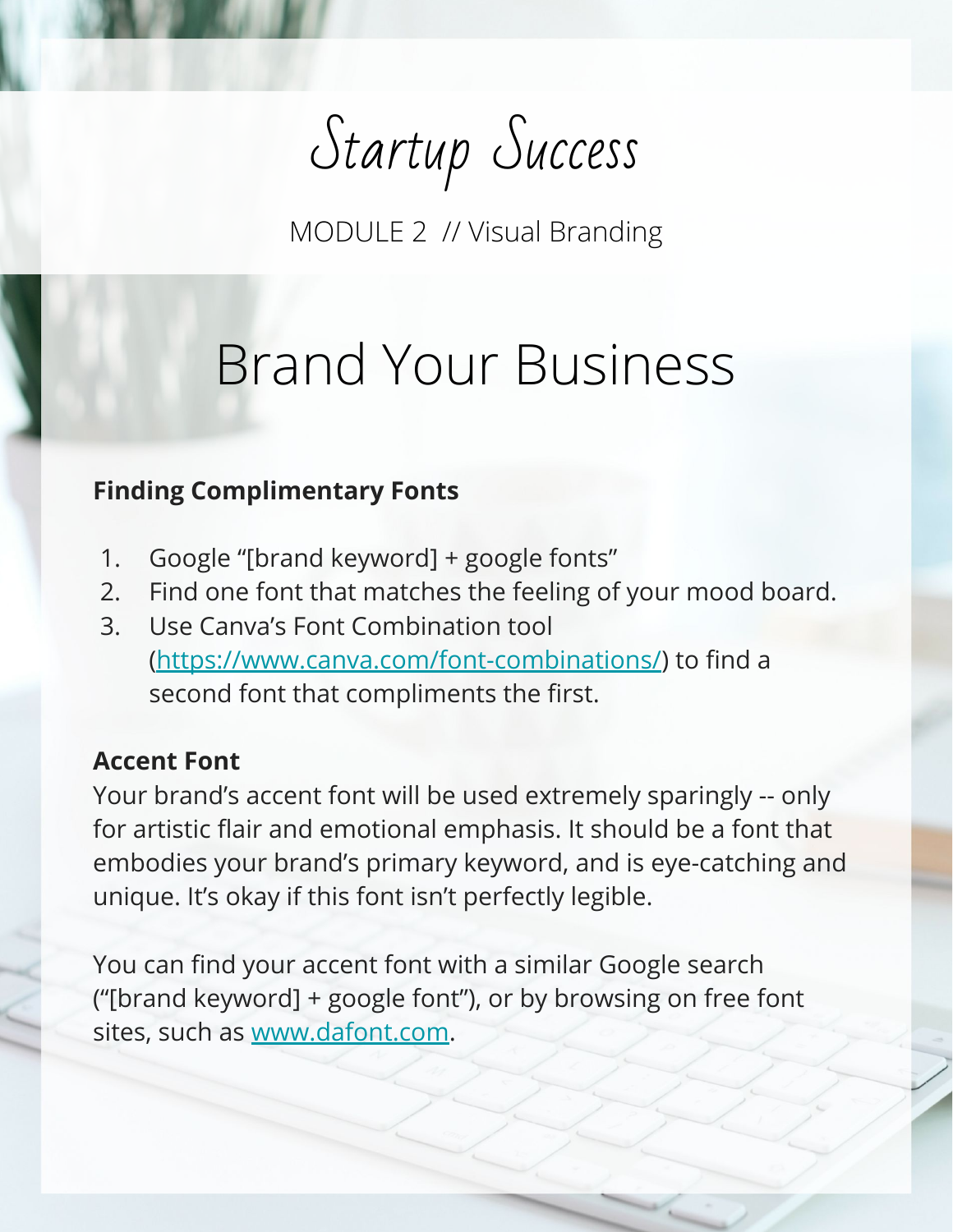Startup Success

### Brand Your Business

#### **Record Your Font Choices**

Header font: \_\_\_\_\_\_\_\_\_\_\_\_\_\_\_\_\_\_\_\_\_\_\_\_\_\_\_\_\_\_\_\_\_\_\_\_\_\_\_\_\_\_\_\_\_\_\_\_\_\_\_\_\_\_

Body font: \_\_\_\_\_\_\_\_\_\_\_\_\_\_\_\_\_\_\_\_\_\_\_\_\_\_\_\_\_\_\_\_\_\_\_\_\_\_\_\_\_\_\_\_\_\_\_\_\_\_\_\_\_\_\_\_

Accent font: \_\_\_\_\_\_\_\_\_\_\_\_\_\_\_\_\_\_\_\_\_\_\_\_\_\_\_\_\_\_\_\_\_\_\_\_\_\_\_\_\_\_\_\_\_\_\_\_\_\_\_\_\_\_

### Logo Design

Your business's logo is a symbol that people instantly recognize. It's kind of like your brand's profile pic.

Logos can either be a stylized version of your business's name, or they can include a simple symbol as well. Most businesses have both of these elements, though they may use them independently as well as in conjunction with each other.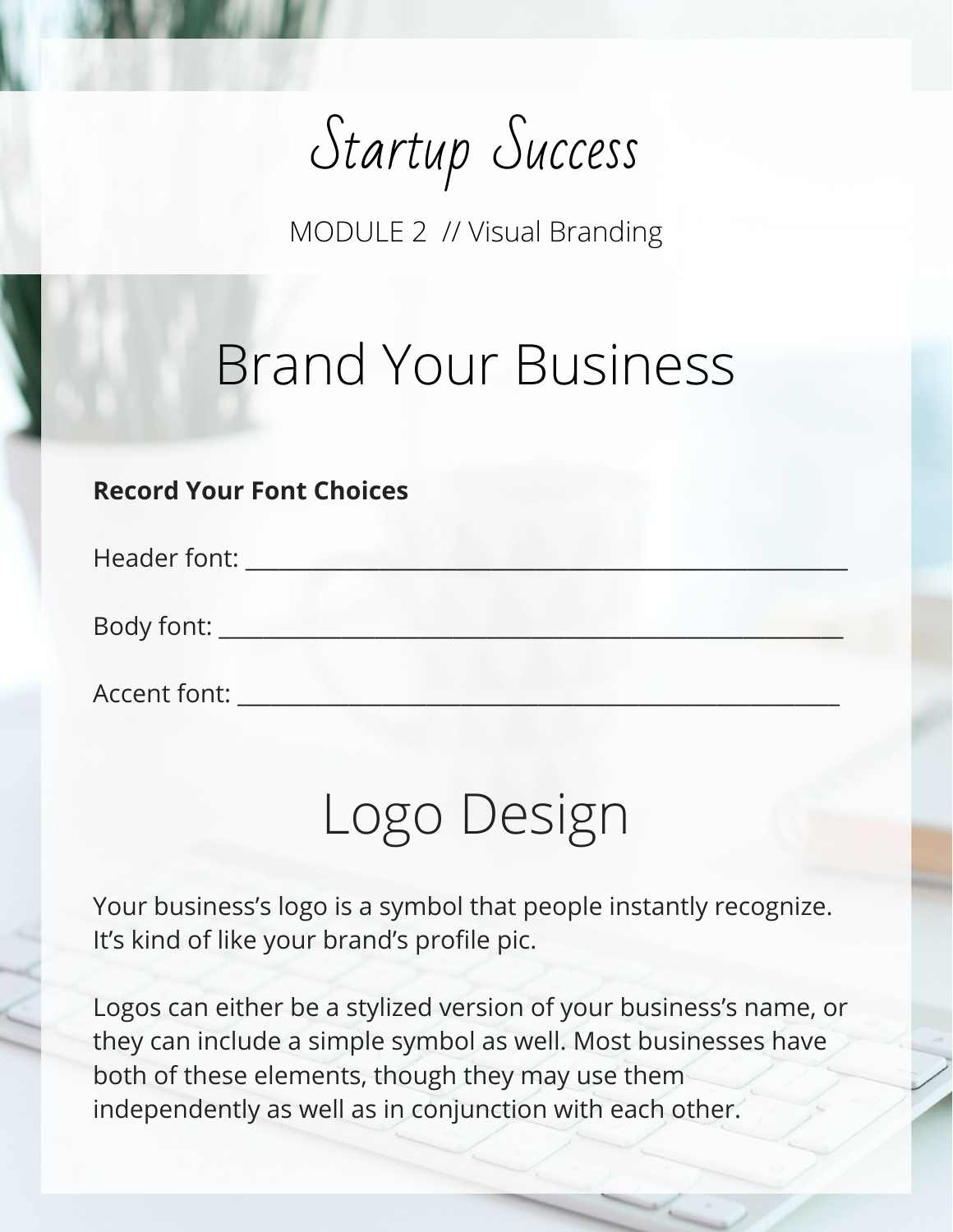Startup Success

### Brand Your Business

Your logo does NOT need to be complex. Simple is better! In fact, text alone can make a great logo.

#### **Step One**

Get inspiration for your logo!

You can do this by searching Google or Pinterest with terms such as "[brand keyword] + logo," or by checking out free logo templates on Canva, Fotor, or Adobe Spark.

#### **Step Two**

Draft several logo concepts.

These don't need to be amazing works of art. Just jot down different concepts you're considering.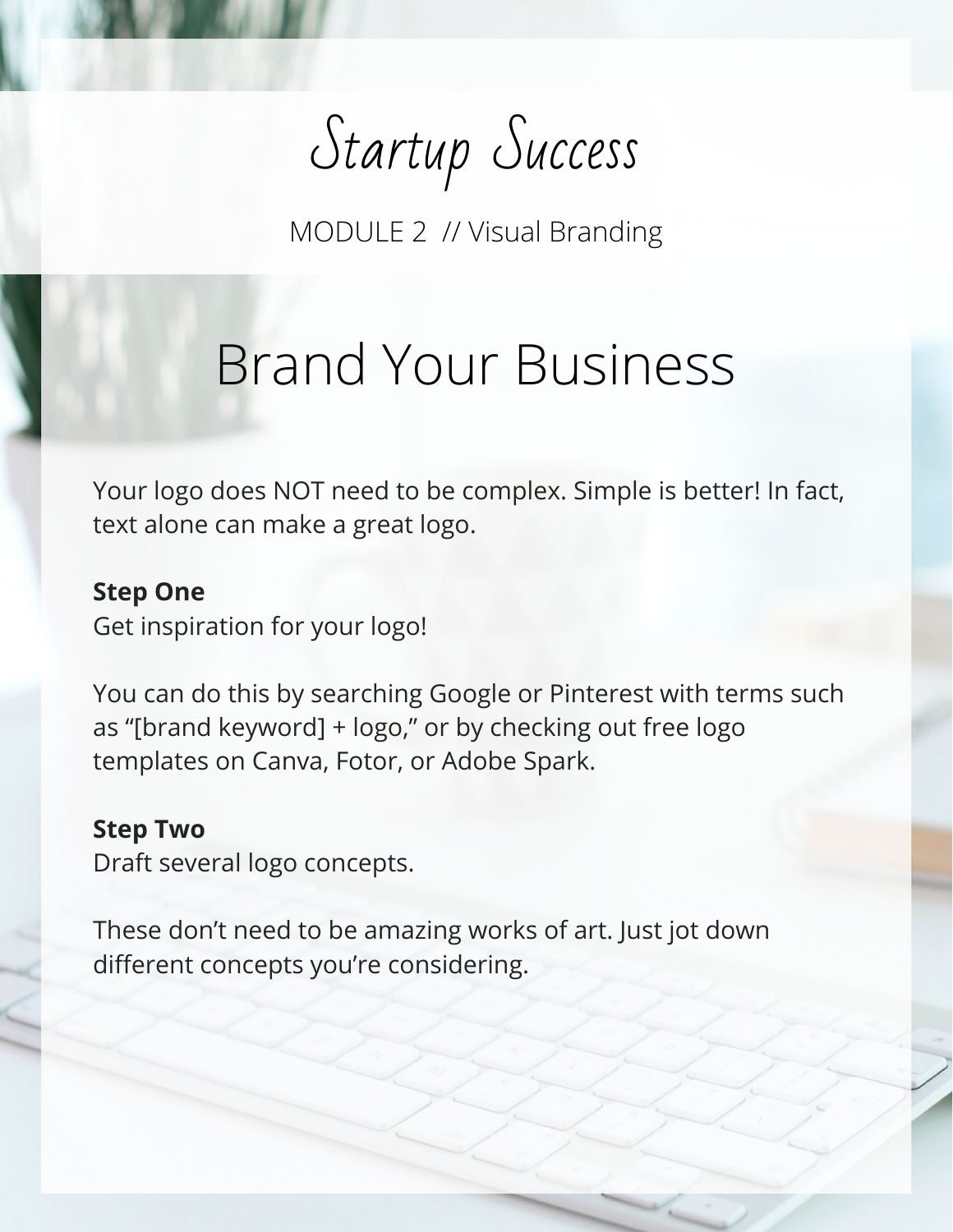Startup Success

### Brand Your Business Logo Concepts

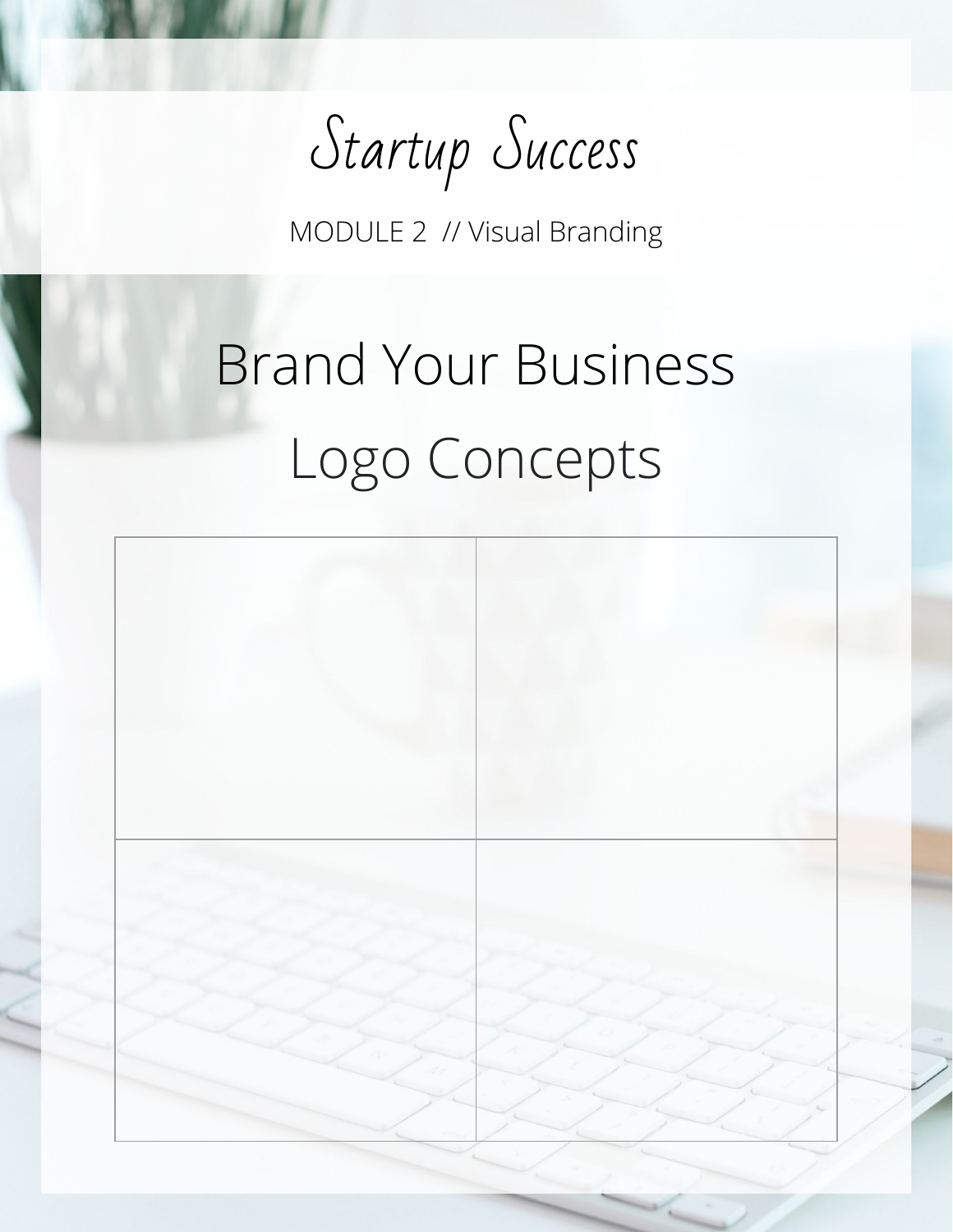Startup Success

### Brand Your Business

#### **Step Three** Design your logo.

Use your preferred graphic design program (Canva, Fotor, Designsta, Adobe Spark, Illustrator, or Photoshop) to create your finished logo.

#### **Logo Design Tips**

- **>>** Stick to your chosen brand colors, fonts, and style.
- **>>** Keep it clean & simple.
- **>>** Don't use complex drawings or much clip art.
- **>>** Make the original logo very large: at least 1000 X 1000 px.
- **>>** Save the logo as a PNG file with a transparent background.

**>>** If you're feeling stuck, consider hiring a pro -- or at least getting inspiration from one! You can easily and affordably get sample ideas from designers using [www.fiverr.com](http://www.fiverr.com) or [www.99designs.com](http://www.99designs.com).